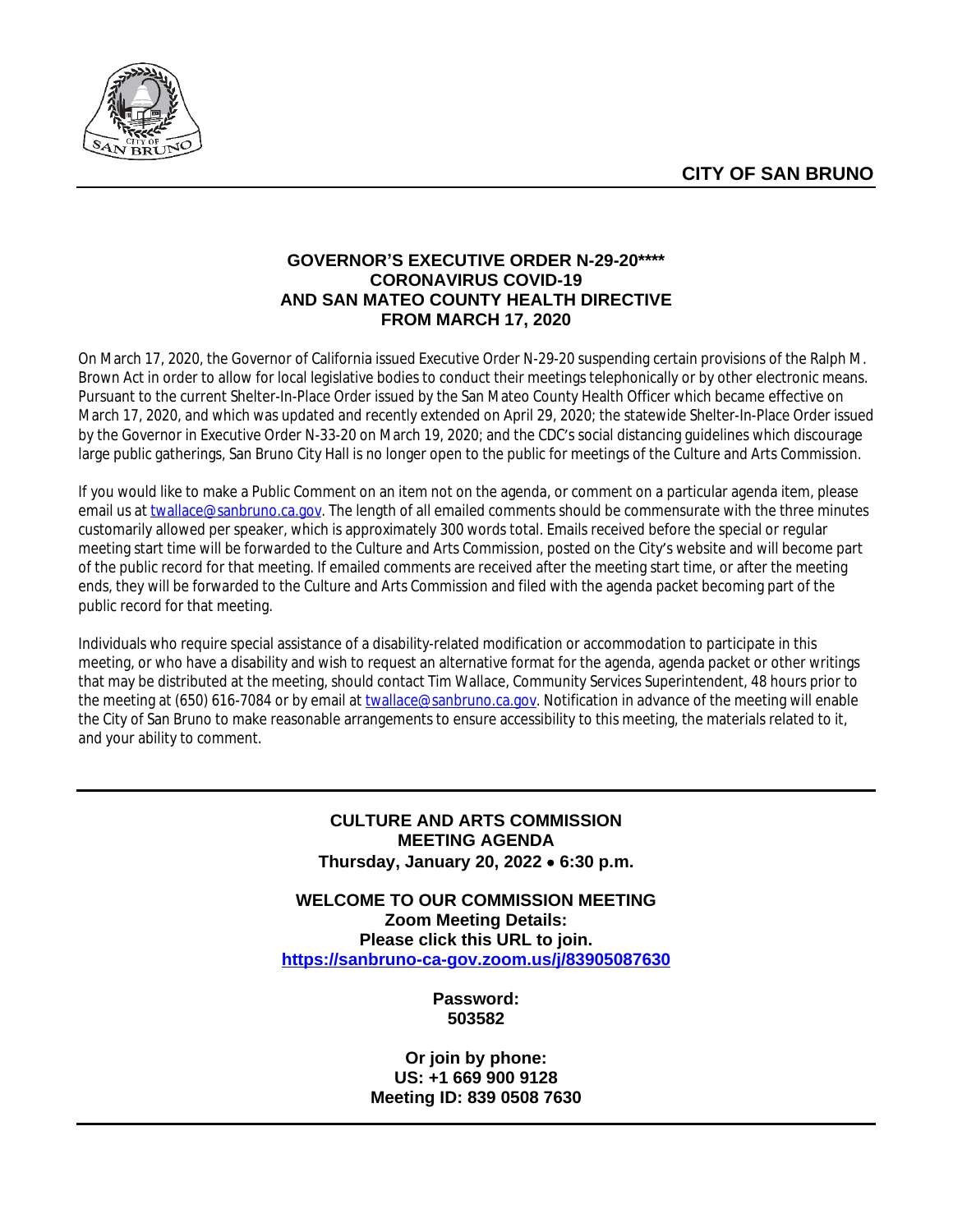- 1. **CALL TO ORDER/ROLL CALL:** Chair Melissa Rohlfs, Vice Chair Pamela Madden, Pamela Gamble, Jeanne George, Janet Monaghan, Melodie Tobin.
- 2. **PLEDGE OF ALLEGIANCE:**
- 3. **REVIEW OF AGENDA:**
- 4. **ACCEPTANCE OF THE MINUTES:** November 18, 2021
- 5. **CONSENT CALENDAR:**
- 6. **PUBLIC COMMENT ON ITEMS NOT ON AGENDA: (Note: Commission's policy is to refer matters raised in this forum to staff for investigation and/or action where appropriate. State Law, known as the "Brown Act", prohibits Commission from discussing or acting upon any matter that is not on the agenda. Non-agenda issues raised by members of the public or by the Commission may, at the discretion of the Commission, be scheduled for consideration at future meetings.)**
- 7. **UNFINISHED BUSINESS:**

#### 8. **NEW BUSINESS:**

- a. Receive Presentation From Steve Okamoto, Vice-President of the Tanforan Assembly Center Memorial Committee
- b. Approve Recommendation to City Council to Fund an Appropriation of \$50,000 from the City Art Fund in Support of the Construction of a Tanforan Memorial at the San Bruno BART **Station**
- c. Approve Recommendation to City Council to Fund an Appropriation from the City Art Fund not the exceed \$2,600 to Sponsor a Community Services Department Juneteenth Event
- d. Approve 2022 Meeting Schedule of the Commission
- e. Conduct Election of Commission Officers for 2022

#### 9. **ITEMS FROM COMMISSION MEMBERS:**

#### 10. **ITEMS FROM STAFF:**

11. **ADJOURNMENT**

**The next Regular Culture and Arts Commission Meeting will be held on Thursday, February 17, 2022 at 6:30 p.m.**

**\*\* POSTED PURSUANT TO LAW \*\***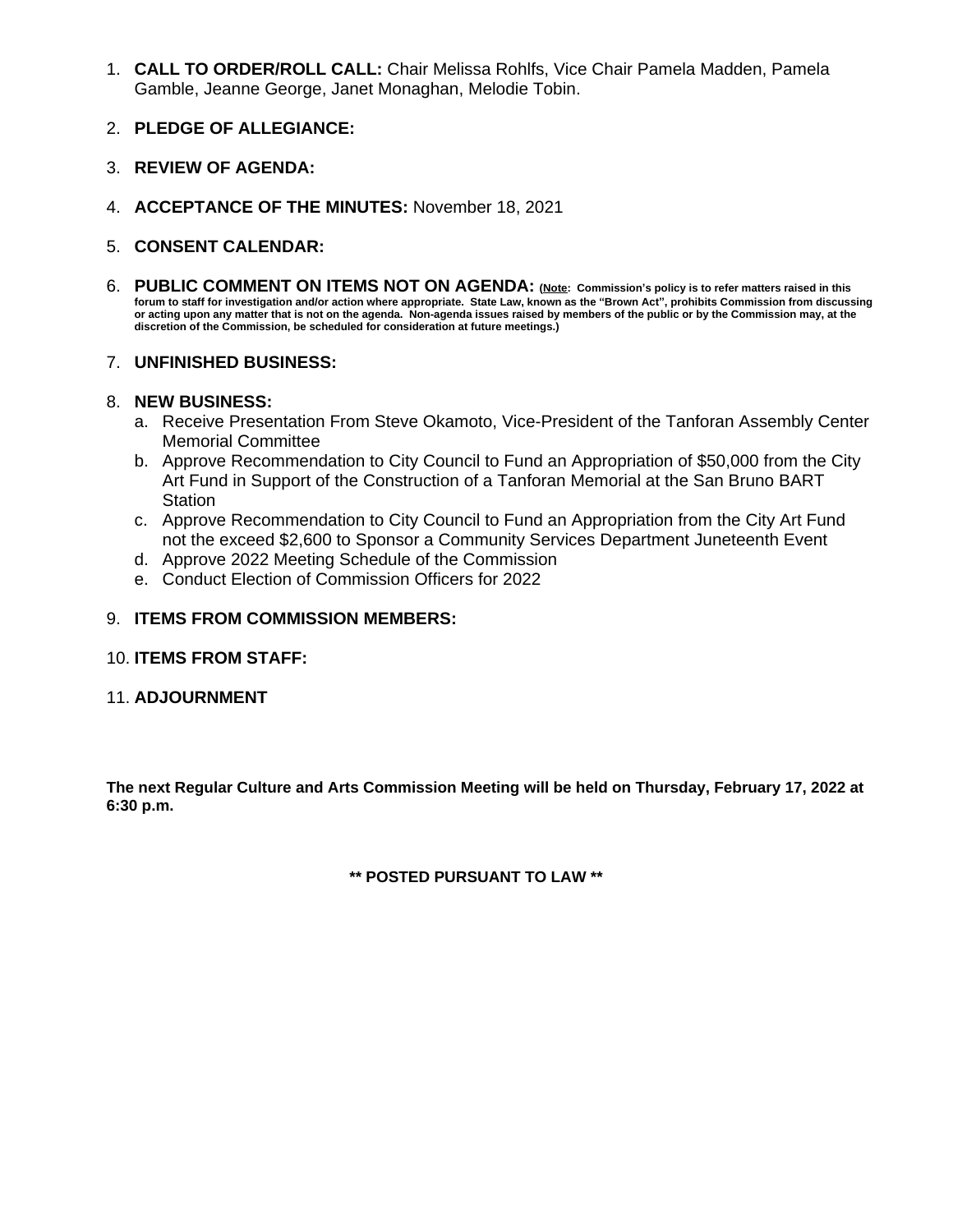



#### **MEETING MINUTES**

#### **Culture and Arts Commission November 18, 2021**

- 1. **CALL TO ORDER/ROLL CALL: Vice Chair Madden** called the meeting of the Culture and Arts Commission to order at 6:32 p.m. Commissioners Present: Chair Rohlfs, Vice Chair Pamela Madden, Jeanne George, Janet Monaghan, and Melodie Tobin. Absences: Gamble. Staff Present: Mottola and Wallace.
- 2. **PLEDGE OF ALLEGIANCE: Commissioner Tobin** led the Pledge of Allegiance.
- 3. **REVIEW OF AGENDA**: No changes.
- 4. **ACCEPTANCE OF MINUTES**: Minutes from October 21, 2021. **MSC Tobin/Madden.** Accepted 4-0-1.

DRAFT

- 5. **CONSENT CALENDAR:** None.
- 6. **PUBLIC COMMENT:** None.
- 7. **UNFINISHED BUSINESS**: None.

#### 8. **NEW BUSINESS:**

- a. Approve Recommendation to City Council to Fund an Appropriation from the City Art Fund an Amount not to Exceed \$2,600 to Sponsor a Community Services Department Chinese New Year Event – **Superintendent Wallace** presented. Chinese New Year celebrations will begin on February 1, 2022 and end on February 15, 2022. Staff would like to expand it this year by adding Chinese lion dancers and traditional Chinese music as well as hold it at the Senior Center. **Commissioner George** asked what day the event would take place. **Superintendent Wallace** stated tentatively January 20<sup>th</sup>. It would be held a little bit before Chinese New Year actually begins because it is easier to book the performers and it won't interfere with other Chinese New Year celebrations. **Commissioner Monaghan** asked who on staff will be in charge of the event. **Superintendent Wallace** stated that Han-Ching Wong would be the point person. **MSC Tobin/George.** Passed 5-0.
- b. Approve Draft 2022 Commission Working Calendar **Superintendent Wallace** presented. Commission discussed. **MSC George/Madden.** Passed 5-0.

#### 9. **ITEMS FROM COMMISSION MEMBERS:**

**Vice-Chair Madden** thought the presentation from the Peninsula Art Museum at last month's meeting was very informative. **Superintendent Wallace** stated that someone from the SFO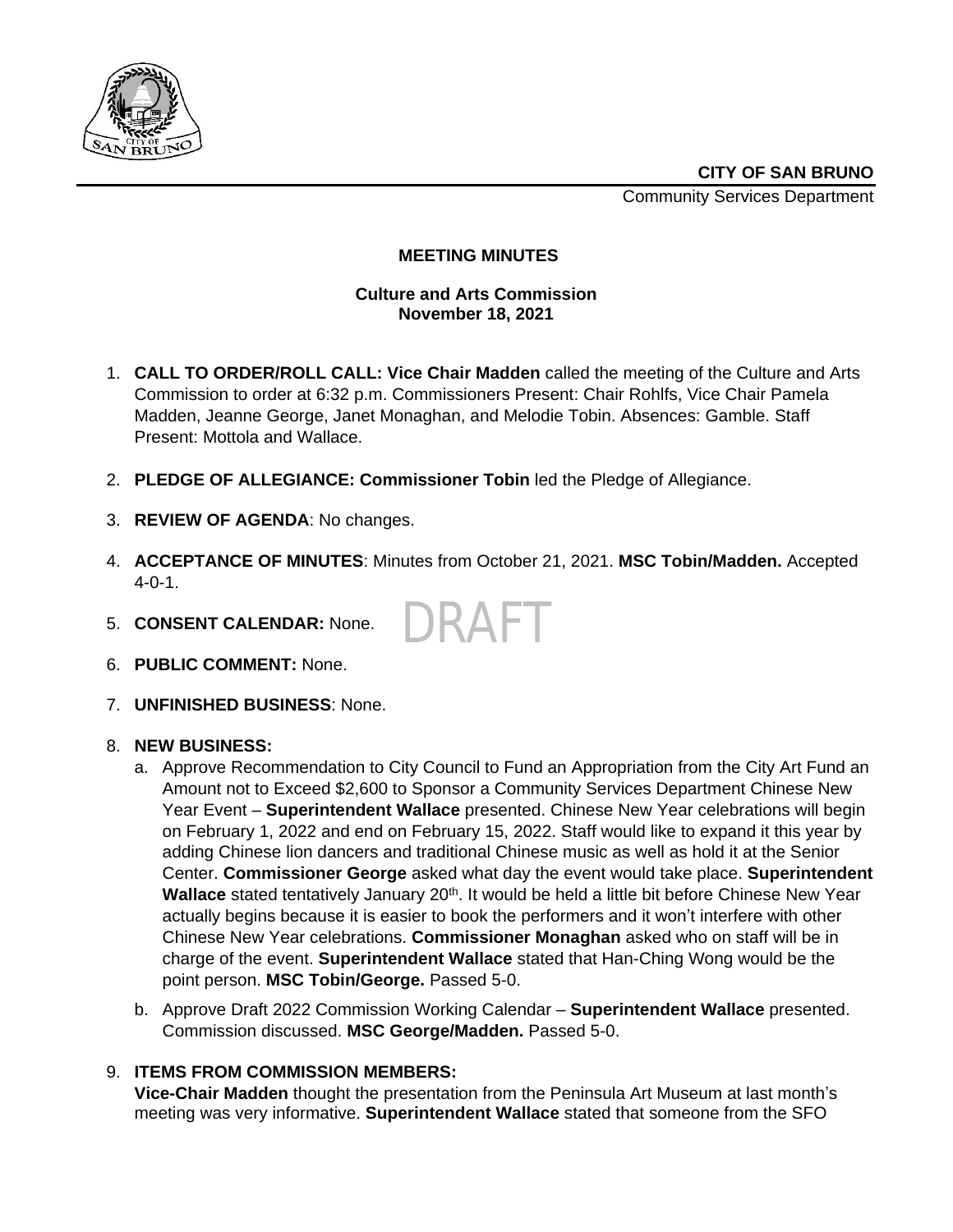Museum will present at the February commission meeting.

**Chair Rohlfs** asked if everyone had seen Commissioner Monaghan on KQED's Check Please Bay Area.

**Commissioner George** reminded Superintendent Wallace and Commissioner Monaghan that they would be meeting on Saturday, December  $4<sup>th</sup>$  to judge the San Mateo Avenue holiday window decorating contest. **Superintendent Wallace** stated they would be meeting at 5pm and would email them with the location.

- 10. **ITEMS FROM STAFF:** None.
- 11. **ADJOURNMENT**: With no other business to be conducted, **Chair Rohlfs** adjourned the meeting at 6:51 p.m.

# DRAFT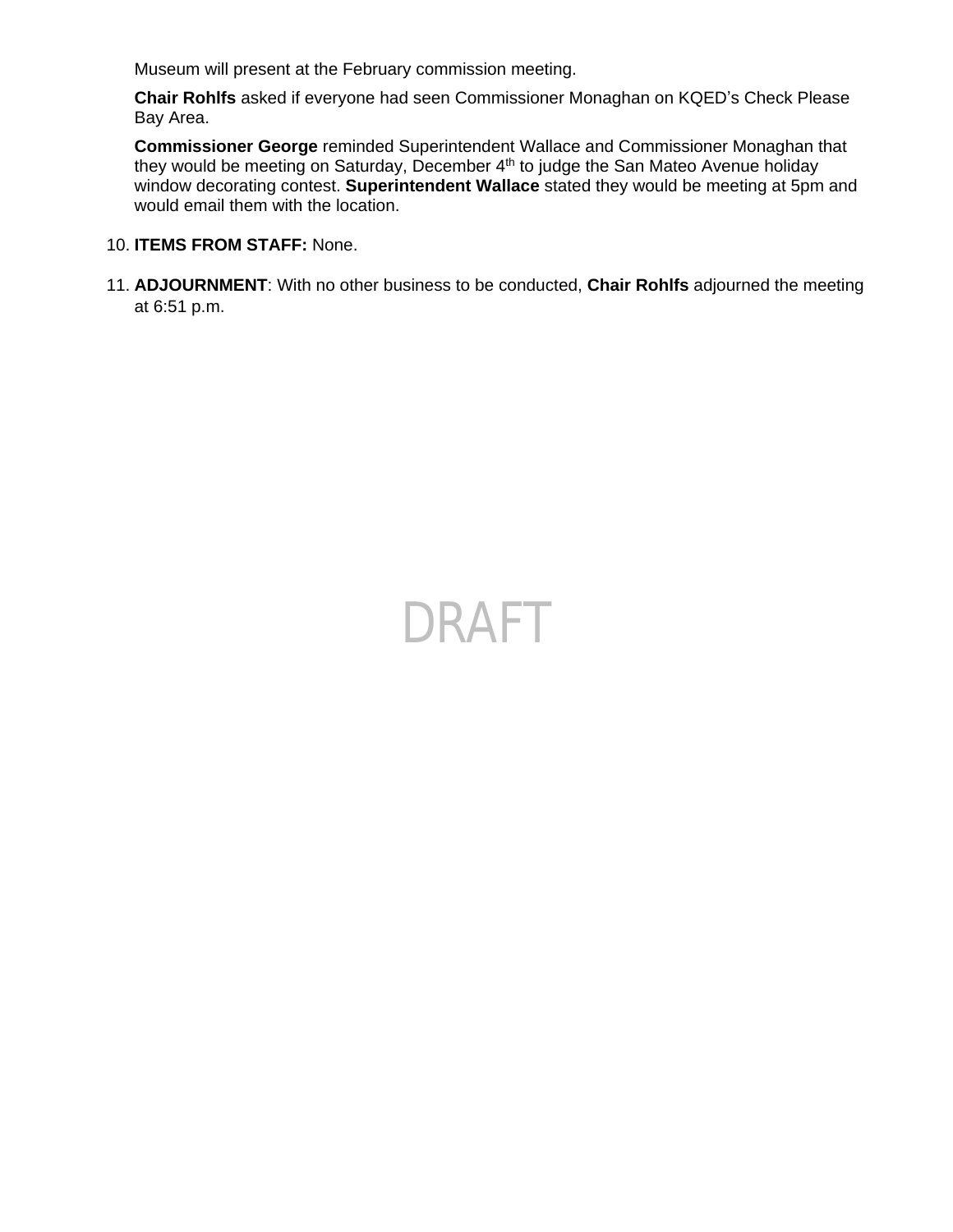

**CITY OF SAN BRUNO** Community Services Department

**DATE:** January 20, 2022

**TO:** Culture and Arts Commission

- **FROM:** Tim Wallace, Community Services Superintendent
- **SUBJECT**: Approve Recommendation to City Council to Fund an Appropriation of \$50,000 from the City Art Fund in Support of the Construction of a Tanforan Memorial at the San Bruno BART Station

#### **BACKGROUND:**

From April 28 to October 13, 1942, the Tanforan Horse Track was used as an assembly center and detained approximately 8,000 Bay Area Japanese Americans, most of whom were U.S. citizens, until they were shipped to more permanent internment camps. This was done without charges being filed and without the due process guaranteed under the U.S. Constitution. The bulk of the population of the Tanforan Assembly Center came from the San Francisco Bay Area, including Alameda, Contra Costa, San Mateo, San Francisco, and Santa Clara counties.

The Tanforan Assembly Center Memorial Committee (TACMC) was formed in 2012 and initiated a photographic exhibition of the works of Dorothea Lange and Paul Kitagaki, Jr., displayed inside the San Bruno BART station. The photos include ones taken by Lange in 1942 of families destined for the Tanforan Assembly Center and others taken 60 years later by Kitagaki, whose parents and grandparents were subjects of some of the original Lange photos. The photographic exhibit was installed in 2012 and remains at the BART station today.

#### **DISCUSSION:**

Soon after the Lange/Kitagaki photo exhibit installation, TACMC began work on a permanent Tanforan Assembly Center memorial installation on the San Bruno BART station plaza.

Key features of the memorial will include a bronze statue of two young girls, the Mochida sisters, modeled after a Lange photo of the Mochida family headed off to be interned, a replica horse stall, which some internees were forced to live in, and signs listing the names of the 8,000 people interned there. The location of the memorial is outside the pay gates on the west side of the BART station, just south of the path to the food court at the Shops at Tanforan and next to the Target parking structure (behind the San Bruno police station).

The project budget is approximately \$1 million for construction and another \$50,000 for a maintenance fund. Thus far, TACMC has raised about \$950,000 for the project. TACMC is currently looking to raise an additional \$100,000 in the next couple of months to cover the construction costs and seed the maintenance fund.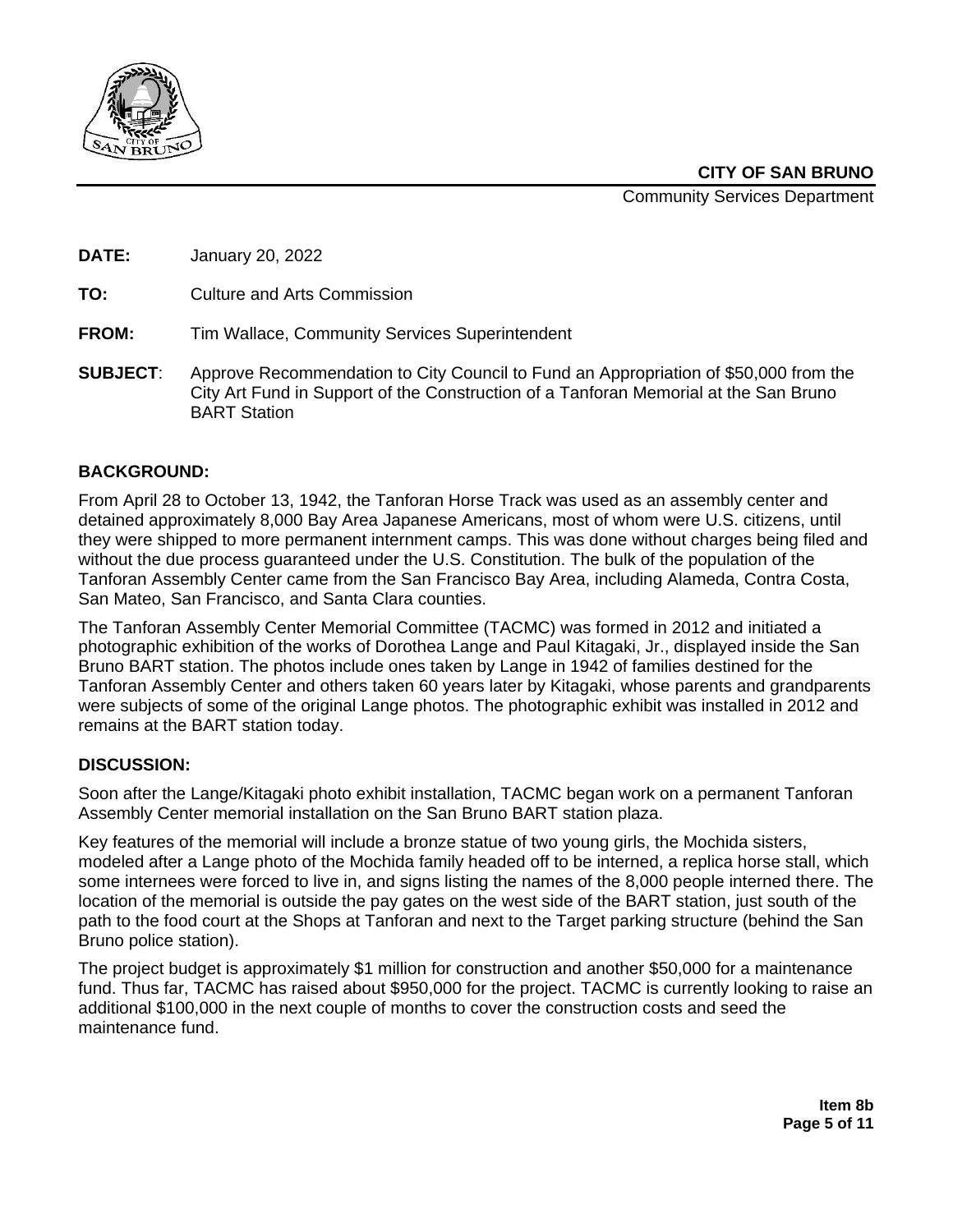#### **RECOMMENDATION:**

Staff recommends the Commission approve a recommendation to the City Council that \$50,000 be appropriated from the City Art Fund for the construction costs of the Tanforan Assembly Center Memorial on the San Bruno BART station plaza.

#### **FISCAL IMPACT**:

\$50,000 appropriation from the City Art Fund. As of January 3, 2022, the Art Fund has a balance of \$393,885.

#### **ATTACHMENTS:**

Rendering of Tanforan Assembly Center Memorial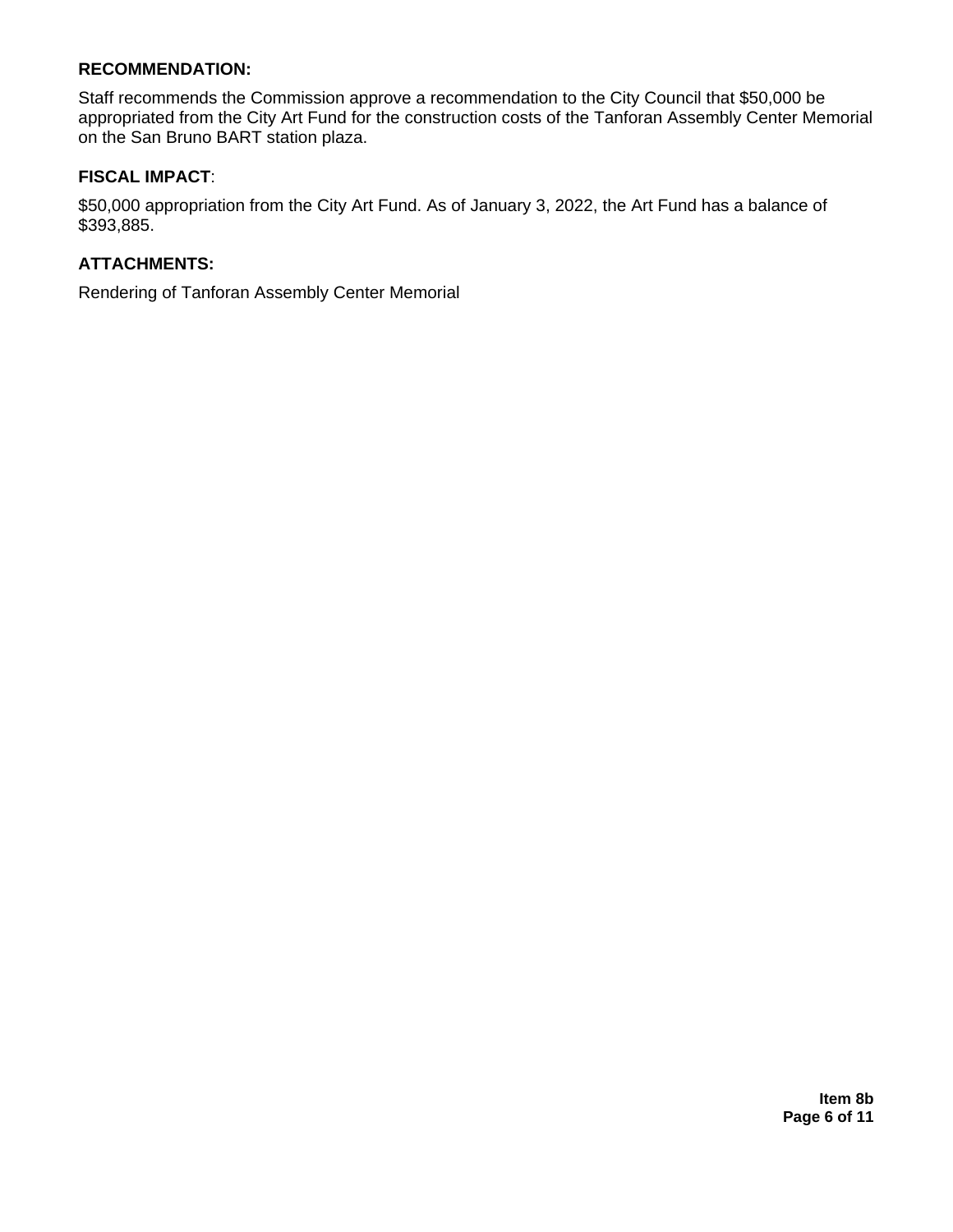

**Item 8b Page 7 of 11**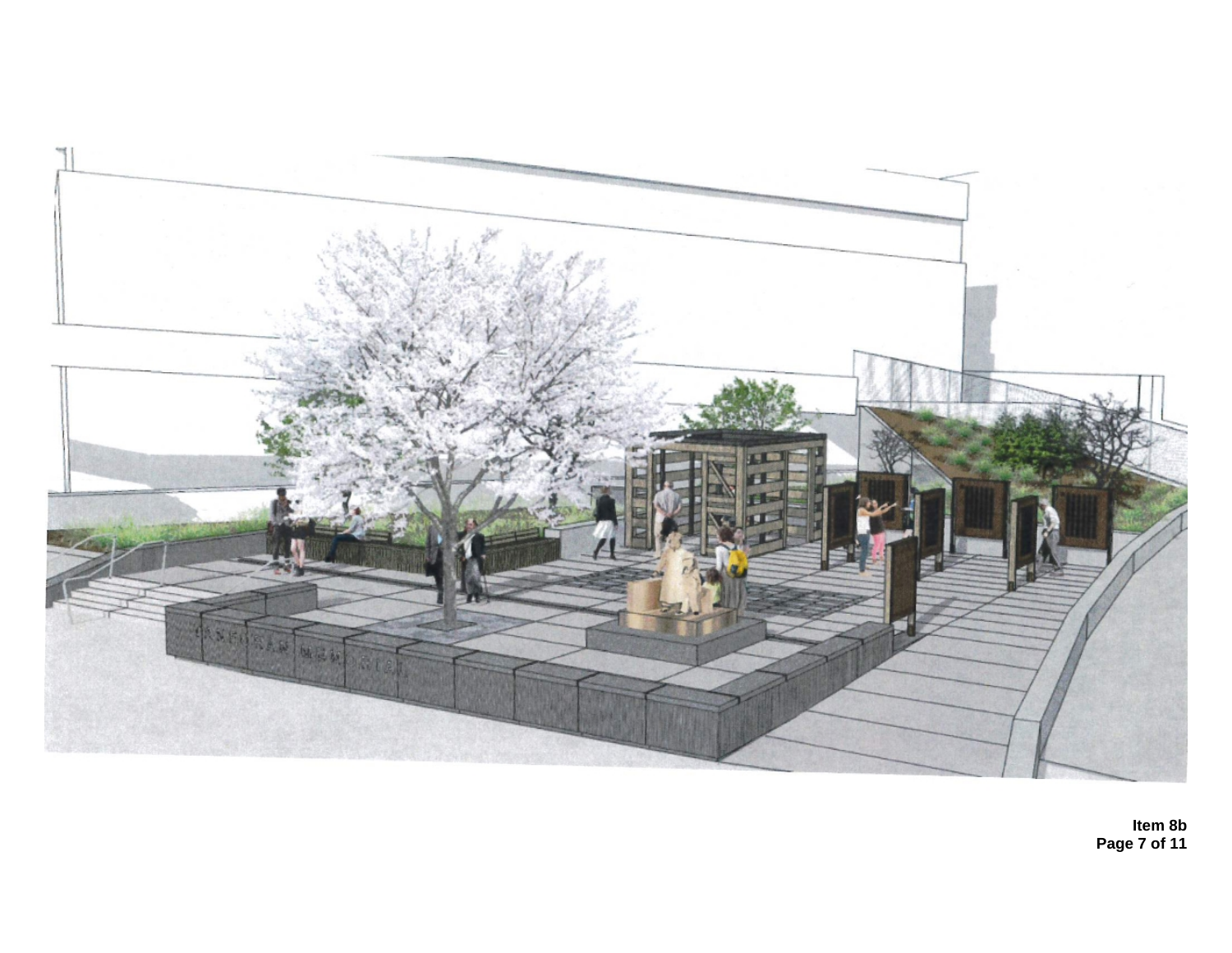

**CITY OF SAN BRUNO** Community Services Department

**DATE:** January 20, 2022

**TO:** Culture and Arts Commission

**FROM:** Tim Wallace, Community Services Superintendent

**SUBJECT:** Recommendation to City Council to Fund an Appropriation from the City Art Fund an Amount not to Exceed \$2,600 to Sponsor a Community Services Department Juneteenth Event

#### **BACKGROUND:**

Juneteenth is a holiday commemorating the emancipation of African-American slaves. It is also a day to celebrate African-American culture. Juneteenth is sometimes referred to as Jubilee Day, Emancipation Day, Freedom Day, and Black Independence Day.

Juneteenth is traditionally celebrated on June 19<sup>th</sup> due to the fact that Union Army General Gordon Granger proclaimed on June 19, 1865, freedom for slaves in Texas, the last Confederate state with institutional slavery.

Celebrations of Juneteenth began in 1866 in Texas and slowly spread across the South. Today, Juneteenth is celebrated nationwide, and Juneteenth officially became a federal holiday in 2021.

Juneteenth activities can include, but are not limited to, rodeos, street fairs, cookouts, family reunions, and park parties.

#### **DISCUSSION:**

Staff is proposing a San Bruno Juneteenth event. The Community Services Department staff have not previously organized a Juneteenth event. Not surprisingly, the event will be held in June, 2022. Specific activities for the event have not been planned.

Staff will work with local members of the African-American community and with African-American organizations to plan and organize the event. This will ensure that a respectful and authentic event of which the San Bruno community can be proud is presented.

#### **RECOMMENDATION:**

Staff recommends that the Commission recommend to the City Council a funding appropriation from the City Art Fund an amount not to exceed \$2,600 to Sponsor a Community Services Juneteenth event.

These funds will be used to hire performers, as well as purchase necessary supplies such as refreshments and decorations.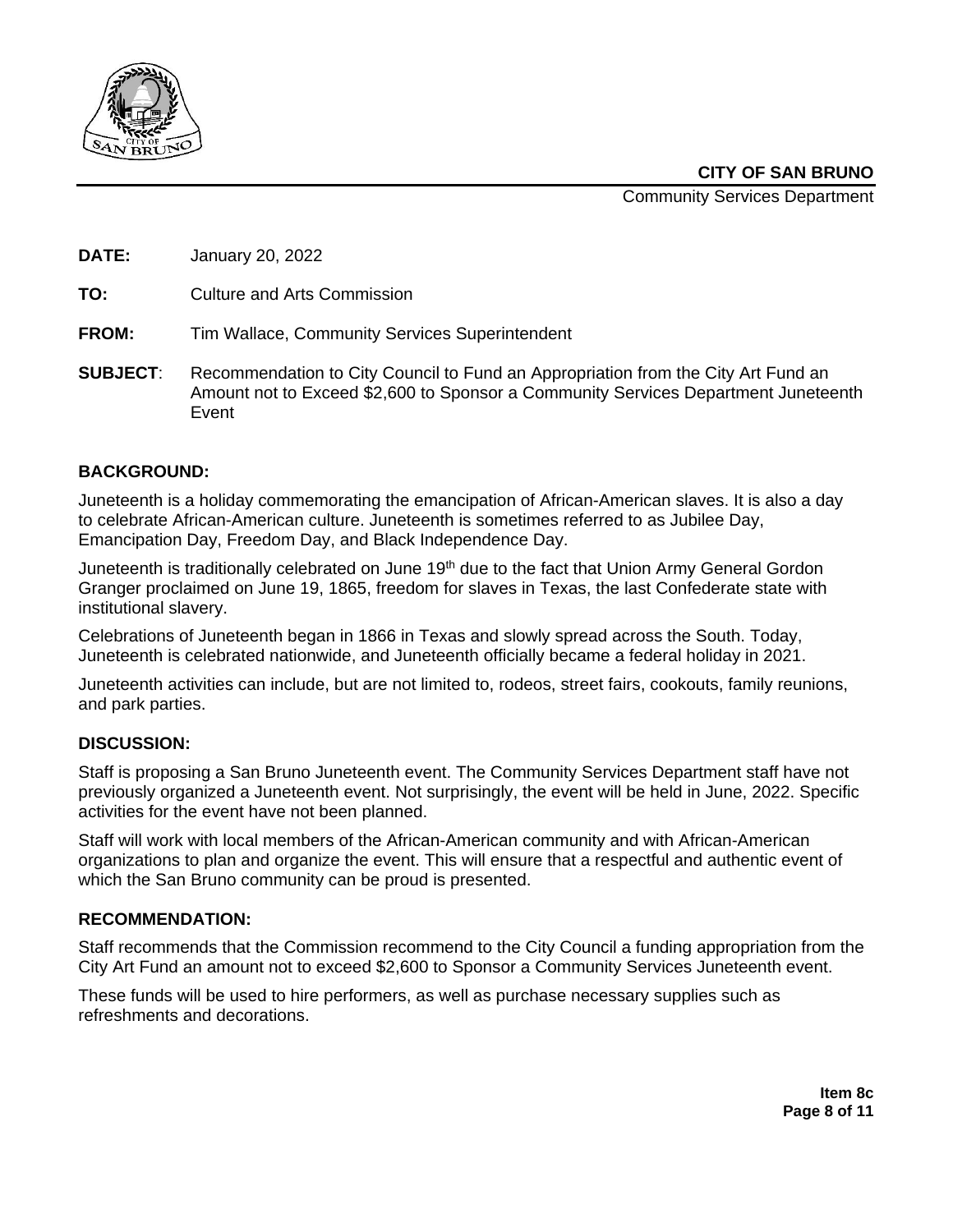## **FISCAL IMPACT**:

Up to \$2,600.

## **ATTACHMENTS:**

None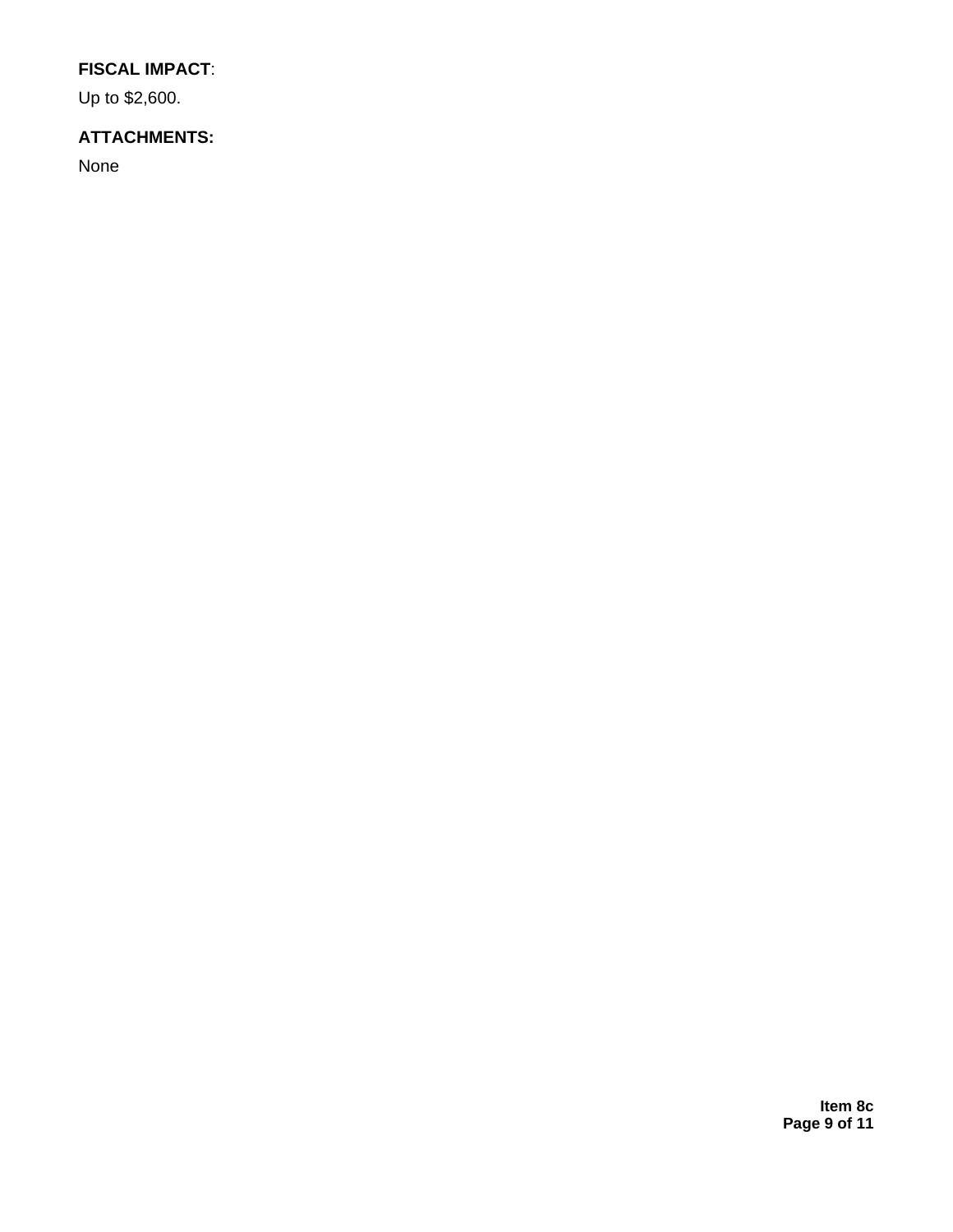

# **CITY OF SAN BRUNO**

Community Services Department

**DATE:** January 20, 2022

**TO:** Culture and Arts Commission

FROM: Tim Wallace, Community Services Superintendent

**SUBJECT**: Approve 2022 Meeting Schedule of the Commission

#### **BACKGROUND**:

At the beginning of each calendar year, the Commission is provided with the draft schedule of the upcoming year's meeting calendar.

#### **DISCUSSION:**

The proposed 2022 meeting schedule is as follows:

January 20 February 17 March 17 April 21 May 19 June 16 July 21 August 18 September 15 October 20 November 17 December 15

All Regularly scheduled meetings are scheduled at 6:30 p.m. and are held virtually via Zoom or in-person at City Hall in Conference Room 115.

#### **FISCAL IMPACT:**

None.

#### **ATTACHMENTS:**

None.

**Item 8d Page 10 of 11**